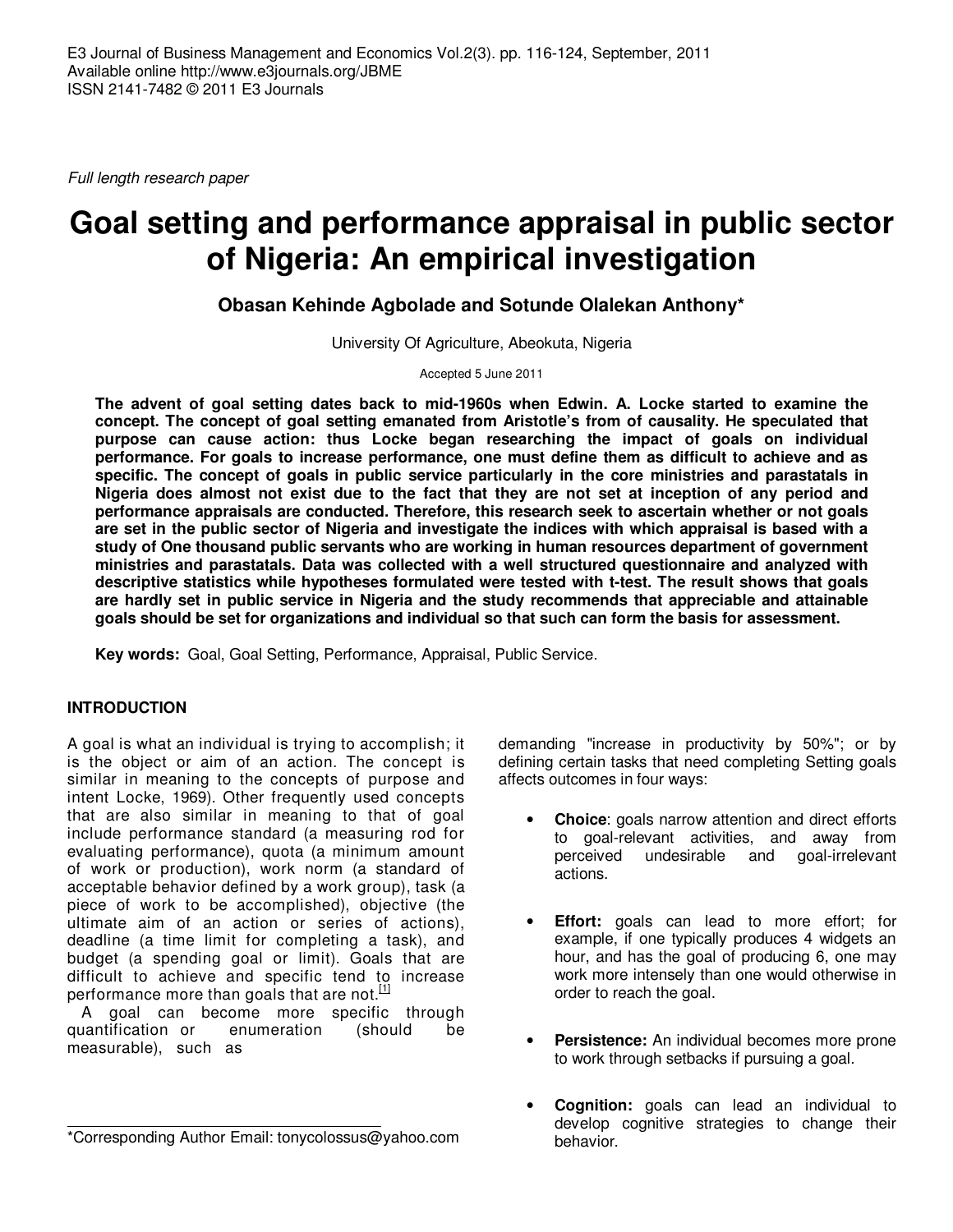Earlier attempts by behaviorists to reduce concepts like goal and purpose to physical events have been strongly criticized (e.g., see Locke, 1969, 1972). Goal setting might be called "stimulus control" by a modern behaviorist, but the key question then becomes. What is the stimulus? If it is only an assigned goal (an environmental event), then the importance of goal acceptance is ignored; an assigned goal that is rejected can hardly regulate performance. If goal acceptance is considered relevant, then the regulating stimulus must be a mental event ultimately the individual's goal. The environment, of course, can influence goal setting as well as goal acceptance, an issue that is dealt with in some of the recent research. The basic assumption of goal-setting research is that goals are immediate regulators of human action. However, no one-to-one correspondence between goals and action is assumed because people may make errors, lack the ability to attain their objectives (Locke, 1968), or have subconscious conflicts or premises that subvert their conscious goals. The precise degree of association between goals and action is an empirical question that is dealt with in the research we review here. We also examine the mechanisms by which goals affect action, the effects of feedback, participation, and money on goal-setting effectiveness, the role of individual differences, and the determinants of goal commitment.

## **Public service**

Public services is a term usually used to mean services provided by government to its citizens, either directly (through the public sector) or by financing private provision of services. The term is associated with a social consensus (usually expressed through democratic elections) that certain services should be available to all, regardless of income. Even where public services are neither publicly provided nor publicly financed, for social and political reasons they are usually subject to regulation going beyond that applying to most economic sectors. Public services is also a course that can be studied at college and/or university. These courses can lead entry in to the: police, ambulance and fire services. It is also an alternative term for civil service.

A public service may sometimes have the characteristics of a public good (being non-rivalrous and non-excludable, but most are merit goods, that is, services which may (according to prevailing social norms) be under-provided by the market In most cases public services are services, i.e. they do not involve manufacturing of goods such as nuts and bolts. They may be provided by local or national monopolies, especially in sectors which are natural monopolies.

They may involve outputs that are hard to attribute to specific individual effort and/or hard to measure in terms

of key characteristics such as quality. They often require high levels of training and education. They may attract people with a public service ethos who wish to give something to the wider public or community through their work and are prepared to work harder for less pay as a result. (John Kenneth Galbrait has looked at the role of such "public virtue" in economic growth.)

## **Study objectives**

The study is aimed at looking into the relationship between goal setting and performance appraisal and conduct a comparative analysis of the concepts in both public and private sector.

Specifically, the study will:

1. Ascertain the relationship between goals setting and performance appraisal, if there is any.

2. Determine whether goals are set in public service of Nigeria.

## **Hypothesis**

**H1** Goals are set in public service.

**H2** Performance appraisal is done based on goals set.

# **MEHODOLOGY**

## **The Study Area**

The study area, Abeokuta (latitude 7.170250N; Longitude 3.336960E) is an urban town located 88 kilometers from Lagos and serves as the state capital of Ogun State. The town is traversed by Ogun River, which is the major river, as well as other smaller streams. The area has an estimated population of 536,739 (1996 projected figure by the National Population Commission). Many of the inhabitants are civil servants, traders, farmers and commercial artisans. The advent civil rule and democracy brought about an increase in commercial activities of the town sequel to the arrival and establishment of many corporate organizations in the town.

## **Analysis Of Responses Given By Civil Servants Who Served As Respondents**

## **Section A:**

The Table 1. shows that 720(60%) of the respondents are male while 480(40%) of them are female. Table 2. reveals the age brackets of the respondents. 240(20%) of the respondents falls within the age range of 20-30 years, 360 (30%) of them are within age bracket

31-40, while the rest 600(50%) are within the age range of 41-50.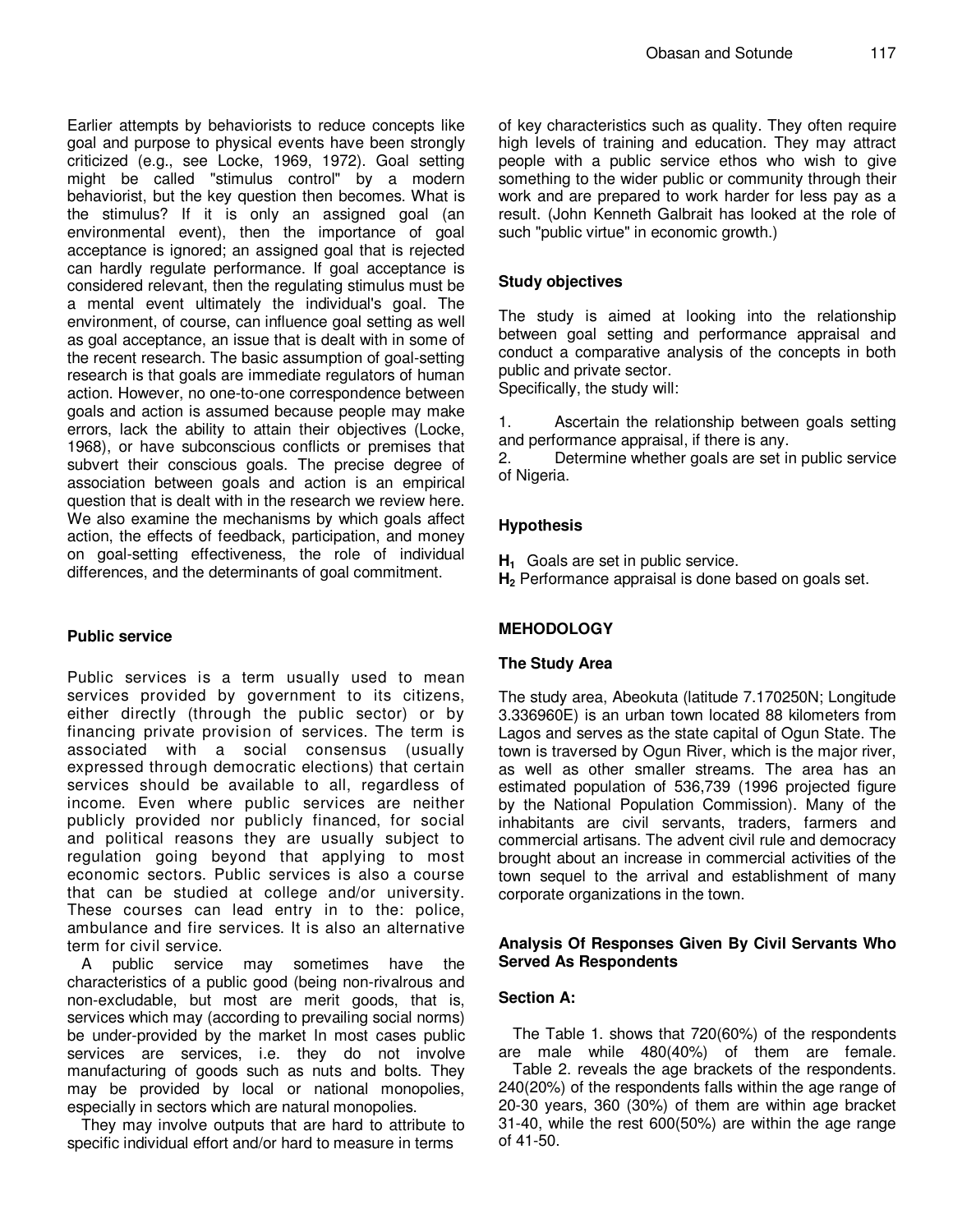#### **Table 1:** Sex

|               | <b>Frequency</b> | %     | Valid % | Cumulative % |
|---------------|------------------|-------|---------|--------------|
| Valid<br>Male | 720              | 60    | 60      | 60           |
| Female        | 480              | 40    | 40      | 100          |
| Total         | 1200             | 100.0 | 100.0   | 160          |

Source: Field survey, 2009.

#### **Table 2:** Age Bracket

|       |           | <b>Frequency</b> | %   | Valid % | Cumulative % |
|-------|-----------|------------------|-----|---------|--------------|
| Valid | 20-30     | 240              | 20  | 20      | 20           |
|       | $31 - 40$ | 360              | 30  | 30      | 50           |
|       | 41-50     | 600              | 50  | 50      | 100          |
|       | Total     | 1200             | 100 | 100     | 170          |

Source: Field survey, 2009

#### **Table 3:** Marital status

|       |                 | <b>Frequency</b> | %   | Valid % | Cumulative % |
|-------|-----------------|------------------|-----|---------|--------------|
| Valid | Married         | 840              | 70  | 70      | 70           |
|       | Single          | 240              | 20  | 20      | 90           |
|       | <b>Divorced</b> | 120              | 10  | 10      | 100          |
|       | Total           | 1200             | 100 | 100     | 260          |

Source: field survey, 2009.

#### **Table 4:** Educational Qualification

|       |            | <b>Frequency</b> | %   | Valid % | Cumulative % |
|-------|------------|------------------|-----|---------|--------------|
| Valid | Sch. Cert  | 300              | 25  | 25      | 25           |
|       | Diploma    | 300              | 25  | 25      | 50           |
|       | <b>HND</b> | 120              | 10  | 10      | 60           |
|       | BSc.       | 360              | 30  | 30      | 90           |
|       | MSc/MBA    | 120              | 10  | 10      | 100          |
|       | Total      | 1200             | 100 | 100     | 320          |

Source: Field survey, 2009.

Table 3. indicates that 840(70%) of the respondents are married, 240(20%) are single while 120 are divorced? Table 4. shows that 300(25%) of the respondents are school certificate holders, 200(25%) are diploma holders, 120(10%) have higher National Diploma, 360(30%) have first degree, while 120(10%) have post Graduate qualification.

Table 5. 200(10%) of the respondents have between 1-5 years experience, another 120(10%) have between 6- 10years experience, 300(25) have 11-15 years experience, while 660(55%) have at least 16years experience.

#### **Section B:**

The Table 6. revealed that 140(11.7%) of the respondent do not believe goal setting is important, 120(10%) believe it is to a slight extent, 100(6.4%) to a moderate extent, 140(11.4%) to a small extent, 360(30%)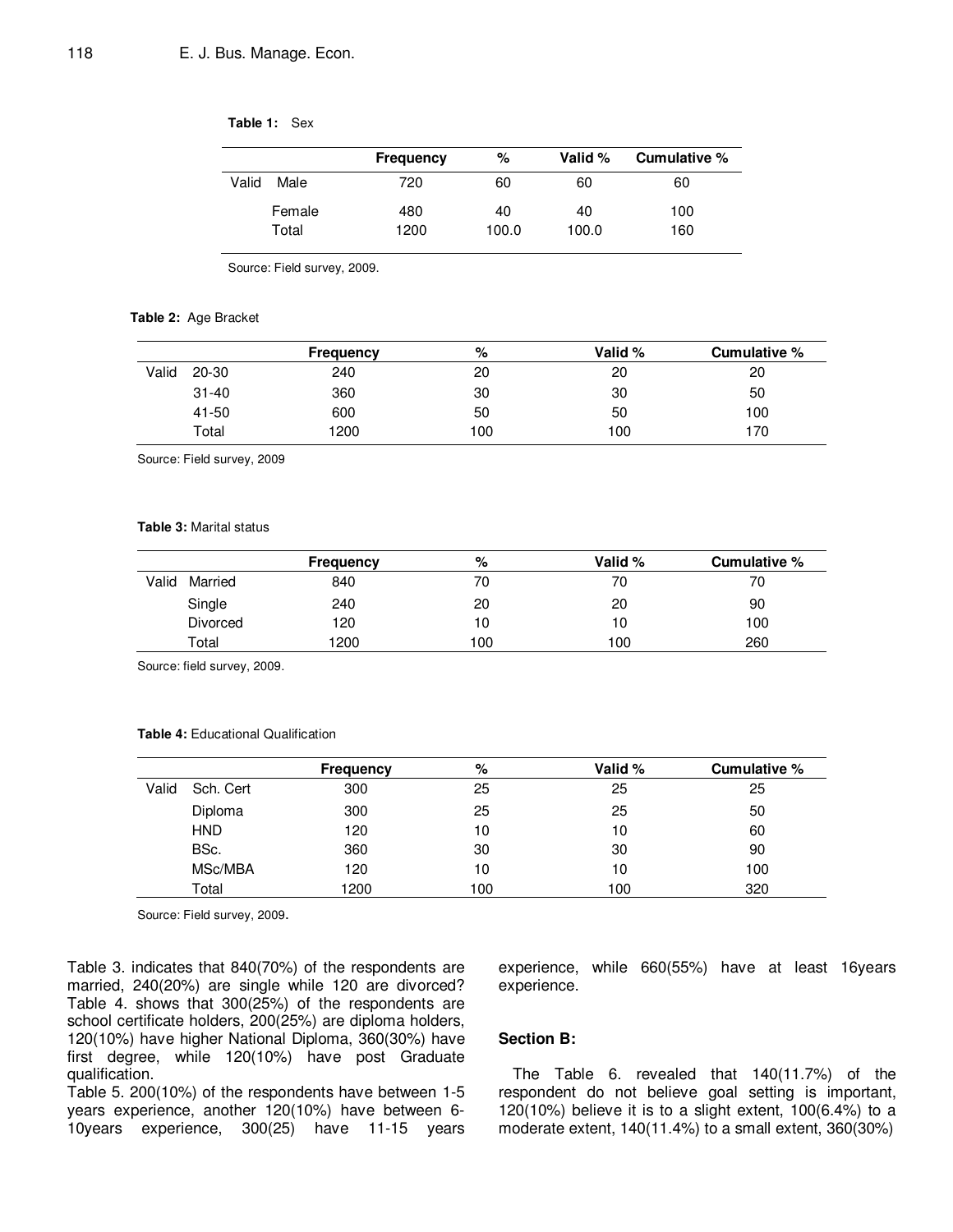#### **Table 5:** Work Experience

|       |             | <b>Frequency</b> | %   | Valid % | Cumulative % |
|-------|-------------|------------------|-----|---------|--------------|
| Valid | 1-5vrs      | 120              | 10  | 10      | 10           |
|       | $6-10$ yrs  | 120              | 10  | 10      | 20           |
|       | $11-15$ yrs | 300              | 25  | 25      | 45           |
|       | 16 & above  | 660              | 55  | 55      | 100          |
|       | Total       | 1200             | 100 | 100     | 175          |

Source: Field survey, 2009.

#### **Table 6:** Goal setting is important

|       |                      | <b>Frequency</b> | %    | Valid % | Cumulative % |
|-------|----------------------|------------------|------|---------|--------------|
| Valid | Not at all           | 140              | 11.7 | 12      | 12           |
|       | To a slight extent   | 120              | 10   | 10      | 22           |
|       | To a moderate extent | 100              | 6.4  |         | 29           |
|       | To a small extent    | 440              | 11.4 | 12      | 41           |
|       | To a great extent    | 360              | 30   | 30      | 71           |
|       | To an extreme extent | 340              | 28.2 | 29      | 100          |
|       | Total                | 1200             | 100  | 100     | 273          |

Source: Field survey, 2009.

**Table 7:** Goal setting is compulsory in public service

|       |                      | <b>Frequency</b> | %    | Valid % | Cumulative % |
|-------|----------------------|------------------|------|---------|--------------|
| Valid | Not at all           | 460              | 38.5 | 38.5    | 38.5         |
|       | To a slight extent   | 100              | 8.0  | 8       | 46.5         |
|       | To a moderate extent | 140              | 13.0 | 13      | 49.5         |
|       | To a small extent    | 50               | 4.2  | 4.5     | 64           |
|       | To a great extent    | 650              | 4.2  | 4.5     | 68.5         |
|       | To an extreme extent | 400              | 31.5 | 31.5    | 100          |
|       | Total                | 1200             | 100  | 100     | 367          |

Source: Field survey, 2009.

to a great extent while 340(28.2) believe it is important to an extreme extent.

From Table 7. 460(38.5%) of respondents opined that goal setting is not compulsory, 100(18%) said it is to a slight extent, 140(13%) to a considerable extent, 50(4.2%) to a small extent, 50(4.2%) to a great extent, while 400 (31.5%) said it is to an extreme extent.

It is evident from Table 8. that 80(6.5%) of the respondents do not believe goal setting facilitates the attainment of organizational objectives; 380(26.5%) believe it is to a very slight extent, 30(3%) to a small extent, 60(6%) to a considerable extent, 320(26.5%) to a great extent, while 380(31.5%) believed to an extreme extent.

Table 9. revealed that 60(5%) of the respondent don't believe that goal setting is essential for organizational effectiveness, 160(13.5%) believes it is to a very slight extent, 150(12.5%) to a small extent, 110(9%) to a considerable extent, 220(18.5%) to a great extent while 830(41.5%) to an extreme extent.

As reflected in the Table 10, 40(3.5%) of the respondents don't believe goals propel workers to perform, 120(10%) believe it does to a slight extent, 40(3%) to a moderate extent, 40(3%) to a small extent,360(30.5%) to a great extent, while 600(50%) said it does to an extreme extent.

From the Table 11, 40(3.5%) of the respondents believes goals setting is not common in parastatals than in core ministry, 20 (1.5%0 believes is common in parastatals than in core ministry to a slight extent, 150(12.5%0 to a small extent, 90(7.6%0 to a moderate extent, 130(11%) to a considerable extent, 320(27%) to a great extent while 450(37%) to an extreme extent. Table 12. shows that 40(3.5%) do not believe performance is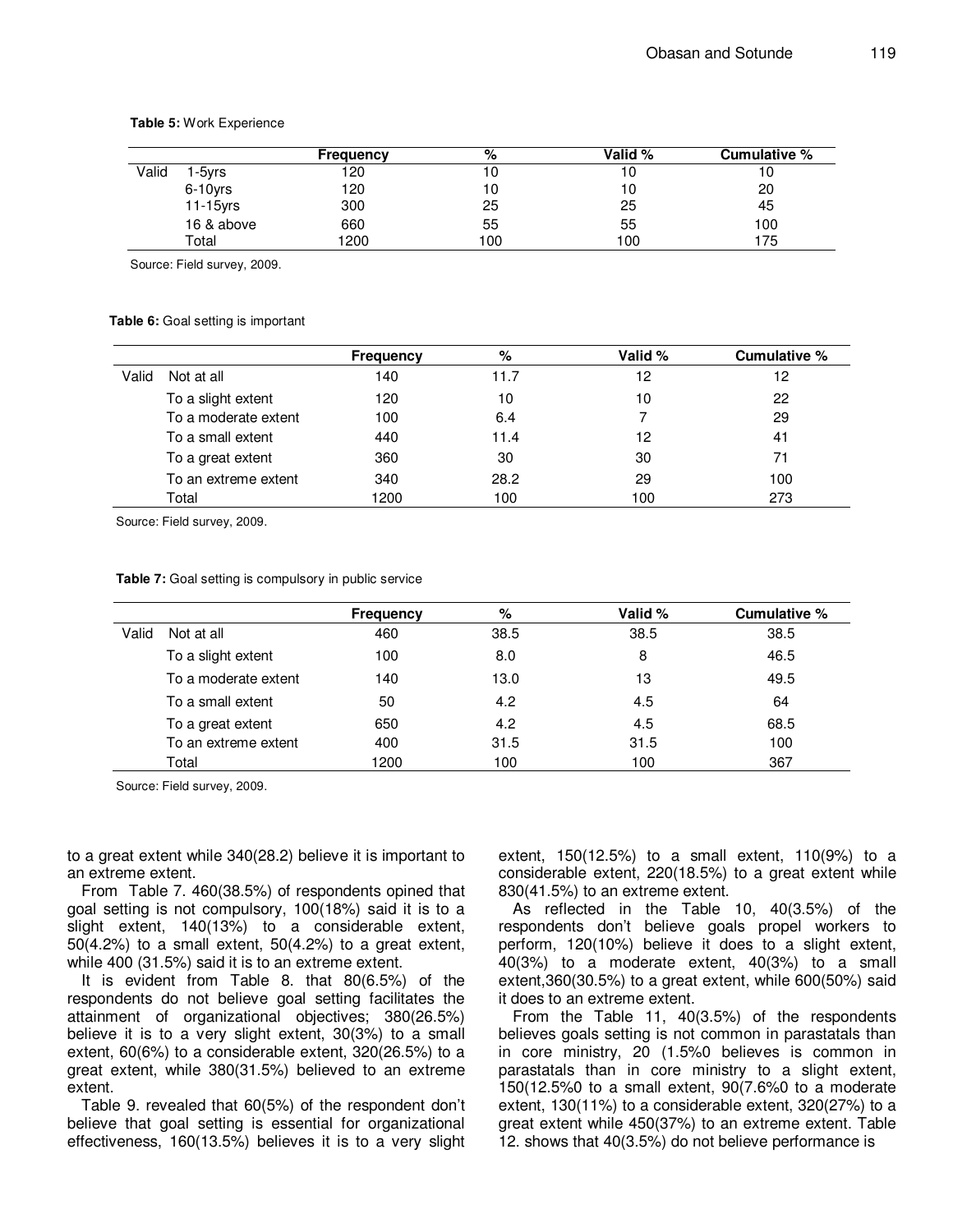**Table 8:** It facilitates the attainment of organizational objectives.

|       |                      | <b>Frequency</b> | %    | Valid % | Cumulative % |
|-------|----------------------|------------------|------|---------|--------------|
| Valid | Not at all           | 80               | 6.5  | 6.5     | 6.5          |
|       | To a slight extent   | 380              | 26.5 | 26.5    | 33           |
|       | To a moderate extent | 30               | 3    | 3       | 36           |
|       | To a small extent    | 60               | 6    | 6       | 42           |
|       | To a great extent    | 320              | 26.5 | 26.5    | 68.5         |
|       | To an extreme extent | 380              | 31.5 | 31.5    | 100          |
|       | Total                | 1200             | 100  | 100     | 286          |

Source: Field survey, 2009.

**Table 9:** Goal setting is essential for organizational effectiveness

|       |                      | <b>Frequency</b> | %    | Valid % | Cumulative % |
|-------|----------------------|------------------|------|---------|--------------|
| Valid | Not at all           | 60               | 5    | 5       | 5            |
|       | To a slight extent   | 160              | 13.5 | 13.5    | 18.5         |
|       | To a moderate extent | 150              | 12.5 | 12.5    | 31           |
|       | To a small extent    | 110              | 9    | 9       | 40           |
|       | To a great extent    | 220              | 18.5 | 18.5    | 58.5         |
|       | To an extreme extent | 830              | 41.5 | 41.5    | 100          |
|       | Total                | 1200             | 100  | 100     | 253          |

Source: Field survey, 2009.

|  |  |  | Table 10: It propels workers to perform |
|--|--|--|-----------------------------------------|
|--|--|--|-----------------------------------------|

|       |                      | <b>Frequency</b> | %    | Valid % | Cumulative % |
|-------|----------------------|------------------|------|---------|--------------|
| Valid | Not at all           | 40               | 3.5  | 3.5     |              |
|       | To a slight extent   | 120              | 10   | 10      | 6            |
|       | To a moderate extent | 40               | 3    |         | 11           |
|       | To a small extent    | 40               | 3    |         | 13           |
|       | To a great extent    | 360              | 30.5 | 30.5    | 51           |
|       | To an extreme extent | 600              | 50   | 50      | 100          |
|       | Total                | 1200             | 100  | 100     | 181          |

Source: Field survey, 2009.

a function of goals set, 100(8.5%) believe it is to a small extent, 40(3.5%) to a moderate extent, 50(4%) to a considerate extent, 350(27%) to a great extent while 520(54%) believes it is an extreme extent.

The Table 13, 190(15%) of the respondent believes performance appraisal is not objective in public service, 40(3.5%) opined it is to a very slight extent, 100(8%) to a small extent, 30(2%) to a moderate extent, 30(7%) to a considerate extent, 420(32%) to a considerate extent, while 390(31%) said to an extreme extent.

## **Demographic characteristics of respondents**

720(60%) of the respondents are male while 480(40%)

 of them are female. 240(20%) of the respondents falls within the age range of 20-30 years, 360 (30%) of them are within age bracket 31-40, while the rest 600(50%) are within the age range of 41-50.The table indicates that 840(70%) of the respondents are married, 240(20%) are single while 120 are divorce.300(25%) of the respondents are school certificate holders, 200(25%) are diploma holders, 120(10%) have higher National Diploma, 360(30%) have first degree, while 120(10%) have post Graduate qualification.200(10%) of the respondents have between 1-5 years experience, another 120(10%) have between 6-10years experience, 300(25) have 11-15 years experience, while 660(55%) have at least 16years experience. 140(11.7%) of the respondent do not believe goal setting is important, 120(10%) believe it is to a slight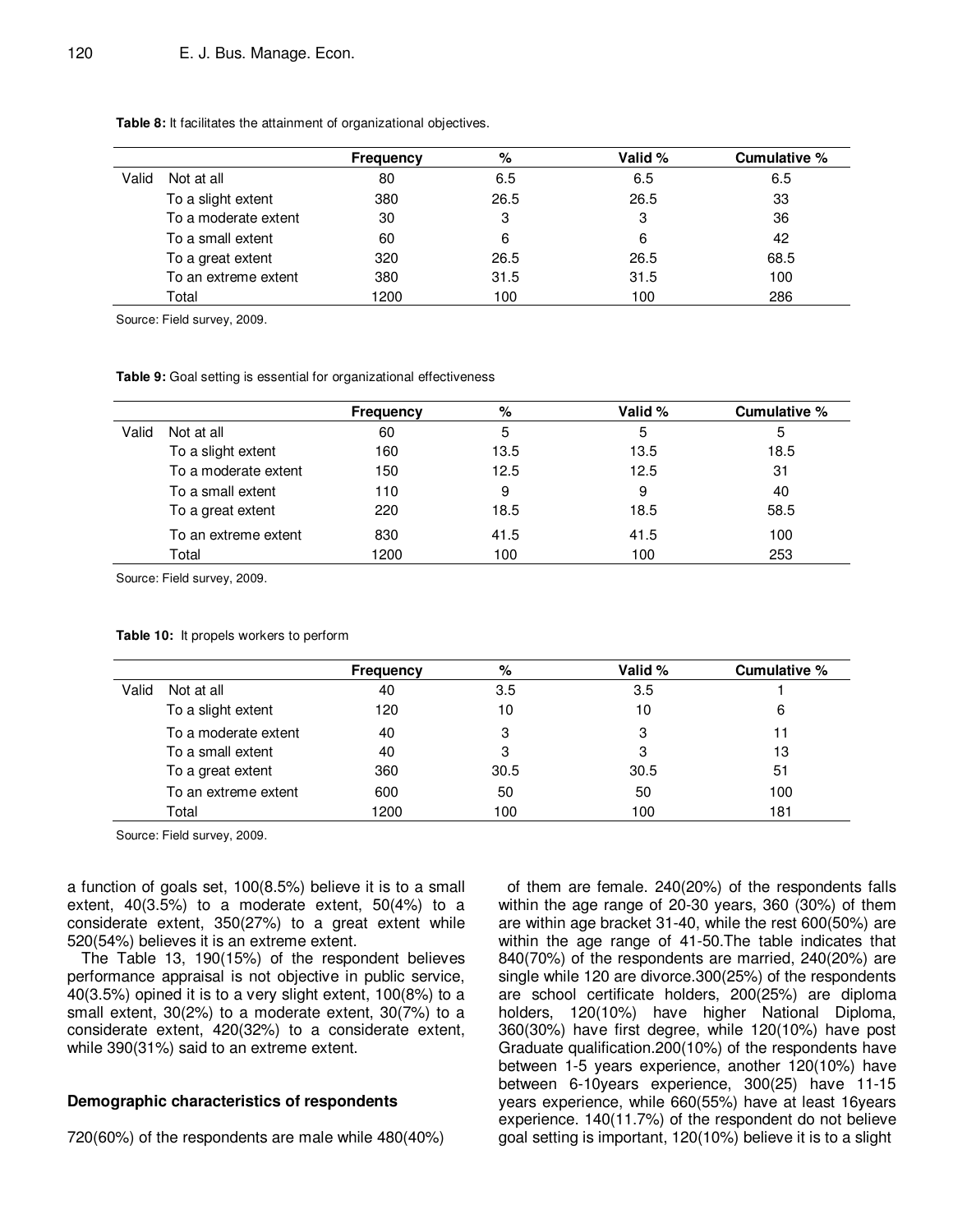| Table 11: Goal setting is common in parastatals than in core ministry |  |
|-----------------------------------------------------------------------|--|
|-----------------------------------------------------------------------|--|

|                          | <b>Frequency</b> | %    | Valid % | Cumulative % |
|--------------------------|------------------|------|---------|--------------|
| Valid Not at all         | 40               | 3.5  | 3.5     | 3.5          |
| To a slight extent       | 20               | 1.5  | 1.5     | 5            |
| To a small extent        | 150              | 12.5 | 12.5    | 17.5         |
| To a moderate extent     | 90               | 7.6  | 7.6     | 25           |
| To a considerable extent | 130              |      |         | 36           |
| To a great extent        | 320              | 27   | 27      | 63           |
| To an extreme extent     | 450              | 37   | 37      | 100          |
| Total                    | 1200             | 100  | 100     | 250          |

Source: Field survey, 2009.

#### **Table 12:** Performance is a function of goals set

|       |                          | <b>Frequency</b> | %     | Valid % | Cumulative % |
|-------|--------------------------|------------------|-------|---------|--------------|
| Valid | Not at all               | 40               | 3.5   | 3.5     | 3.5          |
|       | To a small extent        | 100              | 8.5   | 8.5     | 12           |
|       | To a moderate extent     | 40               | 3.5   | 3.5     | 15.5         |
|       | To a considerable extent | 50               | 4     | 4       | 18.5         |
|       | To a great extent        | 350              | 27    | 27      | 45           |
|       | To an extreme extent     | 520              | 54    | 55      | 100          |
|       | Total                    | 1200             | 100.5 | 101.5   | 194.5        |

Source: Field survey

|       |                          | <b>Frequency</b> | %   | Valid % | Cumulative % |
|-------|--------------------------|------------------|-----|---------|--------------|
| Valid | Not at all               | 190              | 15  | 15      | 15.5         |
|       | To a slight extent       | 40               | 3.5 | 3.5     | 19           |
|       | To a small extent        | 100              | 8   | 8       | 27           |
|       | To a moderate extent     | 30               | ົ   | っ       | 29           |
|       | To a considerable extent | 30               |     |         | 36           |
|       | To a great extent        | 420              | 32  | 32      | 60           |
|       | To an extreme extent     | 390              | 31  | 31      | 100          |
|       | Total                    | 1200             | 100 | 100     | 286.5        |

**Table 13:** Performance Appraisal is objective in public service.

Source: Field survey, 2009.

extent,  $100(6.4%)$  to a moderate extent,  $140(11.4%)$  to a small extent, 360(30%) to a great extent while 340(28.2) believe it is important to an extreme extent.

### **Analysis of responses given by civil servants who served as respondents**

460(38.5%) of respondents opined that goal setting is not compulsory, 100(18%) said it is to a slight extent, 140(13%) to a considerable extent, 50(4.2%) to a small extent, 50(4.2%) to a great extent, while 400 (31.5%) said it is to an extreme extent.80(6.5%) of the respondents do not believe goal setting facilitates the attainment of organizational objectives; 380(26.5%) believe it is to a very slight extent, 30(3%) to a small extent, 60(6%) to a considerable extent, 320(26.5%) to a great extent, while 380(31.5%) believed to an extreme extent. 60(5%) of the respondent don't believe that goal setting is essential for organizational effectiveness, 160(13.5%) believes it is to a very slight extent, 150(12.5%) to a small extent, 110(9%) to a considerable extent, 220(18.5%) to a great extent while 830(41.5%) to an extreme extent.40(3.5%) of the respondents don't believe goals propel workers to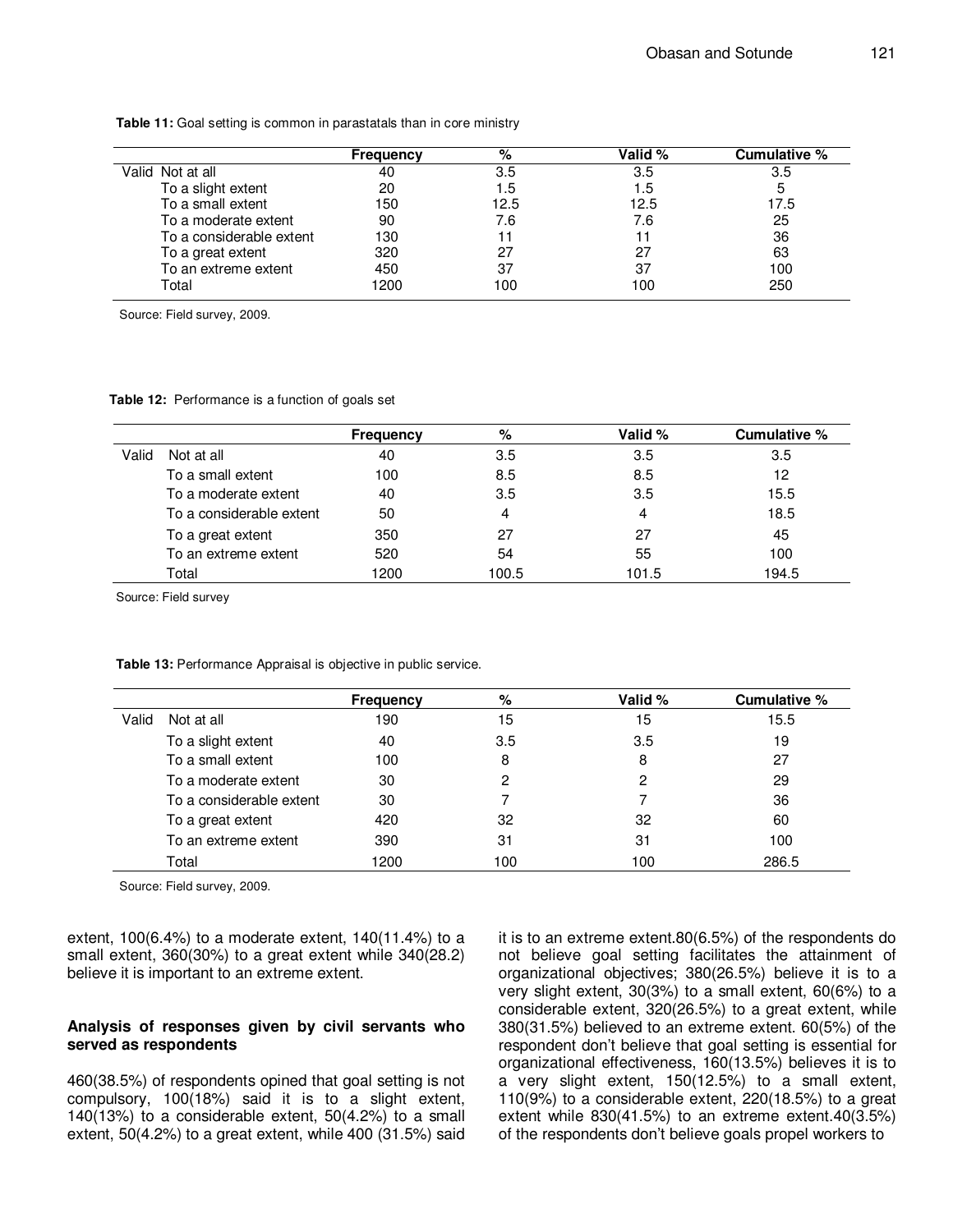#### **Table 14:** Goals are set in public service

|                   | <b>Mean</b> | Std   | Correlation | P.val |
|-------------------|-------------|-------|-------------|-------|
| Goal setting      | 3.05        | l.150 |             |       |
| Goals set are set | 4.61        | .595  | 0.44        | 0.00  |

Source: Field survey, 2009.

**Table 15:** Performance appraisals are done based on goals set.

|                                | Mean | Std   | Correlation | P.val |
|--------------------------------|------|-------|-------------|-------|
| Goal setting                   | 3.05 | .150  |             |       |
| Goals are set in public sector | 4.78 | 2.147 | 0.059       | 0.00  |

Source: Field survey, 2009.

**Table 16:** Goal setting is compulsory in public sector.

|                             | Mean | Std   | <b>Correlation</b> | P.val |
|-----------------------------|------|-------|--------------------|-------|
| Goal setting                | 3.05 | .150  |                    |       |
| Goals setting is compulsory | 6.24 | 0.936 | 0.047              | 0.000 |

Source: Field survey, 2009.

perform, 120(10%) believe it does to a slight extent, 40(3%) to a moderate extent, 40(3%) to a small extent,360(30.5%) to a great extent, while 600(50%) said it does to an extreme extent.40(3.5%) of the respondents believes goals setting is not common in parastatals than in core ministry, 20 (1.5%0 believes is common in parastatals than in core ministry to a slight extent, 150(12.5%0 to a small extent, 90(7.6%0 to a moderate extent, 130(11%) to a considerable extent, 320(27%) to a great extent while 450(37%) to an extreme extent. 40(3.5%) do not believe performance is a function of goals set, 100(8.5%) believe it is to a small extent, 40(3.5%) to a moderate extent, 50(4%) to a considerate extent, 350(27%) to a great extent while 520(54%) believes it is an extreme extent.190(15%) of the respondent believes performance appraisal is not objective in public service, 40(3.5%) opined it is to a very slight extent, 100(8%) to a small extent, 30(2%) to a moderate extent, 30(7%) to a considerate extent, 420(32%) to a considerate extent, while 390(31%) said to an extreme extent.

## **Test of hypothesis**

The Table 14 shows that the man and standard deviation of goals are set in public service in the table. While the correlation is 0.44, the probability value is less than0.05.

The Table 15. shows the relationship mean and standard deviation of relationship between goal setting and goal are set in public sector. While the correlation is

0.059 and the probability value is 0.00.This indicates that appraisal is not done based on goals.

From the Table 16, the correlation of the relationship between goal setting and goal setting is compulsory is 0.047, the standard deviation is 0.936 and the probability value is 0.00.It implies that goal setting is not compulsory in public service.

## **Summary of findings, conclusion and recommendations**

This study examines the concept of goal setting and performances appraisal in the public sector. The research reports the civil servants' perception of the concept and how each of the concepts have been applied in the public services. It shows that goal setting is a good tool for the attainment of any organizational objective irrespective of the volume. The studies also reveal that performance appraisal is done in the public service despite the fact that it is subjective and therefore dreaded. The study has empirical investigated the civil servants perception of goal setting and performance appraisal. It shows that the two concepts are Siamese twins that would give direction to any organization (Private or Public), if it they taken as they should i.e. goals set at the beginning of a particular period and performance appraisal conducted in consonance with the goals set at inception. It is therefore conducted that most government parastatals do not set goals and therefore do not conduct objective appraisal Sequel to the findings of this research, it is recommended that: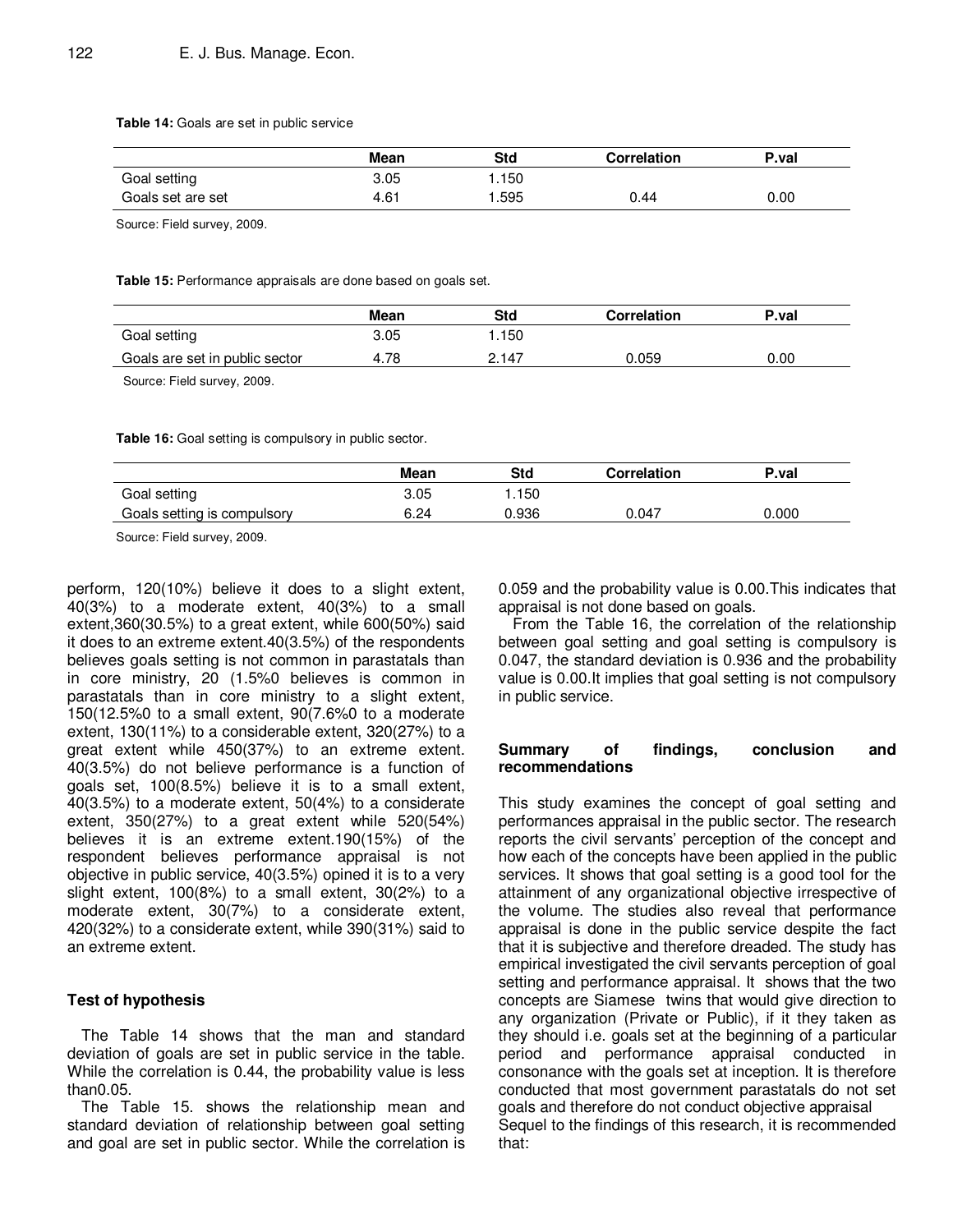- Goals should be set by government for all the arms of government including the core ministers and parastatals while private sector operators should set attainable goals.
- Adequate provisions should be made for the attainment of the goals set.
- Mechanism should be put in place to monitor the attainment of the goals set.
- An objective performance appraisal should be conducted at the expiration of the time.

#### **References**

- Adam EE (1975). Behavior modification in quality control. Acad. Manage. J., 18: 662-679.
- Adler S (1988). Recent development in the study of personality and organization in C.L Coper and I.T Robertson (Eds). International review of Industrial and organizational sychology CPP. 107-122.
- Andrews FM, Farris GF (1972). Time pressure and performance of scientists and engineers: A five-year panel study. Organizational Behavior and Human Performance, pp. 185-200.
- Annett J (1973). Feedback and human behaviour. Baltimore, Md.: Penguin Books, 1969. At Emery Air Freight: Positive reinforcement boosts performance. Organizational Dynamics, 7(3): 41-50.
- Ashworth DN, Mobley WH (1977). Relationships among organizational entry performance goals, subsequent goals, and performance in a military setting (Tech. Rep. TR-6). Columbia: Center for Management and Organizational Research, University of Association, San Francisco, August.
- Atkinson J (1958). Towardo experimental analysis of human motivation in terms of motivatives, expectancies and incentives. In J. Atkinson (Ed ) Motives in fantasy , action and society. p. 199.
- Bandura A (1977). Social learning theory. Englewood Cliffs, N.J.: Prentice-Hall, Bandura, A., & Simon, K. M. The role of proximal intentions in self-regulation of refractory behavior. Cognitive Therapy Res., 177-193.
- Bassett GA (1979). A study of the effects of task goal and schedule choice on work performance. Organ. Behav. Hum. Perform., 24: 202- 227.
- Bavelas JB (1978). Systems analysis of dyadic interaction: Prediction from individual parameters. Behav. Sci., 23: 177-186.
- Bavelas JB, Lee ES (1978). Effects of goal level on performance: A trade-off of quantity and quality. Can. J. Psychol., 32(4): 219-240.
- Becker LJ (1978). Joint effect of feedback and goal setting on performance: A field study of residential energy conservation. J. Appl. Psychol., 63: 428-433.
- Blumenfeld WS, Leidy TR (1969). Effectiveness of goal setting as a management device: Research note. Psychol. Reports, 24: 752.
- Bragg JE, Andrews IR (1973). Participative decisionmaking: An experimental study in a hospital. J. Appl. Behav. Sci., 9: 727-735.
- Brass DJ, Oldham GR (1976). Validating an in-basket test using an alternative set of leadership scoring dimensions. J. Appl. Psychol., 61: 652-657.
- Burke RJ, Wilcox DS (1969). Characteristics of effective employee performance review and development interviews. Personnel Psychol., 22: 291-305.
- Campbell DJ, Ilgen DR (1976). Additive effects of task difficulty and goal setting on subsequent task performance. J. Appl. Psychol., 61: 319- 324.
- Carroll SJ (Jr.), Tosi HL (1970). Goal characteristics and personality factors in a management-by-objectives program. Administrative Sci. Q., 75: 295-305.
- Christensen-Szalanski JJJ (1980). A further examination of the selection of problem-solving strategies: The effects goal setting and performance, facts of deadlines and analytic aptitudes. Organ Behav Hum Perform., p. 25.
- Chung KH, Vickery WD (1976). Relative effectiveness and joint effects of three selected reinforcements in a repetitive task situation. Organ Behav Hum Perform., 16: 114-142.
- Cummings LL, Schwab DP, Rosen M (1971). Performance and knowledge of results as determinants of goal setting. J. Appl. Psychol., 55: 526-530.
- Dachler HP, Mobley WH (1973). Construct validation of an instrumentality-expectancy-task-goal model of work motivation: Some theoretical boundary conditions. J. Appl. Psychol., 58: 397-418. (Monograph).
- Deci EL, Porac J (1978). Cognitive evaluation theory and the study of human motivation. In M. R. Lepper & D. Greene (Eds.), The hidden costs of reward. Hillsdale, N.J.: Erlbaum.
- Dossett DL, Latham GP, Mitchell TR (1979). The effects of assigned versus participatively set goals, KR, and individual differences when goal difficulty is held constant. J. Appl. Psychol., 64: 291-298.
- Erez M (1977). Feedback: A necessary condition for the goal settingperformance relationship. J. Appl. Psychol., 62: 624-627.
- Fishbein M, Ajzen I (1975). Belief, attitude, intention, and behavior: An introduction to theory and research, Reading, Mass: Addison-Wesley.
- Forward J, Zander A (1971). Choice of unattainable group goals and effects on performance. Organ. Behav. Hum. Perform., 6: 184
- Frank JD (1941). Recent studies of the level of aspiration. Psychol. Bulletin, 38: 218-226.
- French JRP, Kay E, Meyer HH (1966). Participation and the appraisal system. Hum. Relations, 19: 3-20.
- Friedman M, Rosenman RH (1974). Type A behavior and your heart. New York: Knopf, 266.
- Frost PJ, Mahoney TA (1976). Goal setting and the task process: I. An interactive influence on individual performance. Organ. Behav. Hum. Perform., 17: 328-350.
- Gamble JS (2007). grafting and executing strategy (15 $^{\text{m}}$  Ed) New York, MC graw-Hill.
- Gough HG, Heilbrun AB (1965). The Adjective Checklist manual. Palo Alto, Calif.: Consulting Psychologists Press, p. 177.
- Greller MM (1980). Evaluation of feedback sources as a function of role and organizational level. J. Appl. Psychol., 65: 24-27.
- Hackman JR, Lawler EE (1971). Employee reactions to job characteristics. J. Appl. Psychol., 55: 259-286. (Monograph).
- Hall DT, Foster LWA (1977). Psychological success cycle and goal setting: Goals, performance, and attitudes. Acad. Manage. J., 20: 282-290.
- Hall DT, Hall FS (1976). The relationship between goals, performance, success, self-image, and involvement under different organizational climates. J. Vocat. Behav., 9: 267-278.
- Hall DT, Lawler EE (1971). Job pressures and research performance. Am. Sci., 59(1): 64-73.
- Hamner WC, Harnett DL (1974). Goal-setting, performance and satisfaction in an interdependent task. Organ. Behav. Hum. Perform., 72: 217-230.
- Hannan RL (1975). The effects of participation in goal setting on goal acceptance and performance: A laboratory experiment. Unpublished doctoral dissertation, University of Maryland, p. 344.
- Hermans HJMA (1970). Questionnaire measure of achievement motivation. J. Appl. Psycho., 54, 353-363.
- Hilgard ER (1958). Success in relation to level of aspiration. In C. L. Stacey & M. F. DeMartino (Eds.), Understanding human motivation. Cleveland, Ohio: Howard Allen.
- Ilgen DR, Fisher CD, Taylor MS (1979). Consequences of individual feedback on behavior in organizations. J. Appl. Psychol., 64: 349- 371.
- Ivancevich JM (1974). Changes in performance in a management by objectives program. Administrative Sci. Q., 19: 563-574.
- Ivancevich JM (1977). Different goal setting treatments and their effects on performance and job satisfaction. Acad. Manage. J., 20: 406-419.
- Ivancevich JM (1976). Effects of goal setting on performance and job satisfaction. J. Appl. Psychol., 61: 605-612.
- Ivancevich JM, McMahon JT (1977). A study of taskgoal attributes, higher order need strength, and performance. Acad. Manage. J., 20: 552-563.
- Ivancevich JM, McMahon JT (1977). Black-white differences in a goalsetting program. Organ. Behav. Hum. Perform., 20: 287-300.
- Ivancevich JM, McMahon JT (1977). Education as a moderator of goal setting effectiveness. J. Vocat. Behav., , 11: 83-94.